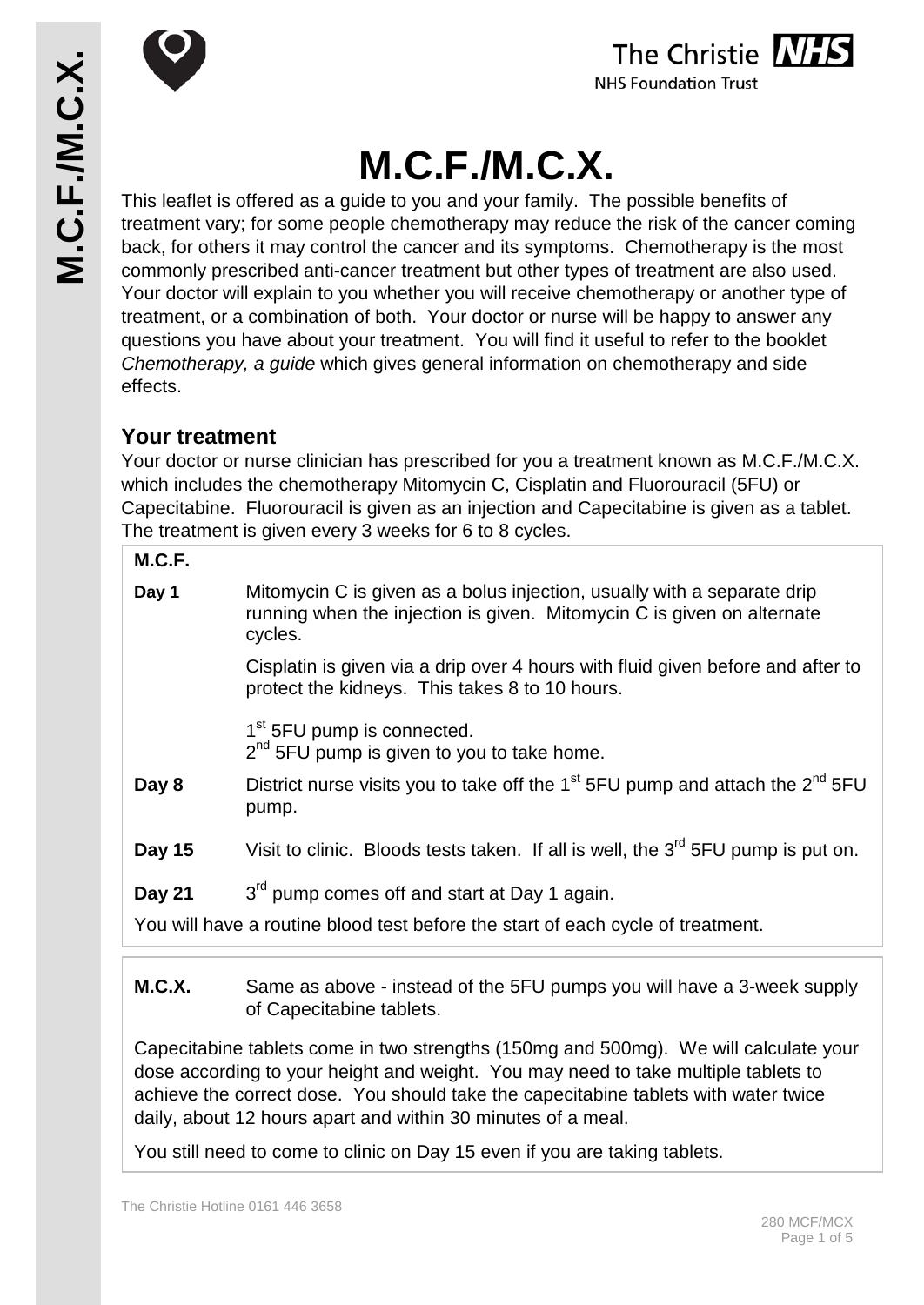This treatment can have serious or possibly life-threatening side effects. It is very important that you report side effects straight away. Don't delay, if you feel unwell, please ring The Christie Hotline on 0161 446 3658. The lines are open 24 hours a day.

#### **Increased risk of serious infection**

You are vulnerable to infection while you are having chemotherapy. Minor infections can become life-threatening in a matter of hours if left untreated. Symptoms of infection include fever, shivering, sweats, sore throat, diarrhoea, discomfort when you pass urine, cough or breathlessness. We recommend that you use a digital thermometer so you can check your temperature. You can buy one from your local chemist.

#### **If you feel unwell, you have symptoms of an infection or your temperature is 37.5ºC or above or below 36ºC contact The Christie Hotline straight away**.

## **Other possible side effects**

Chemotherapy can cause many different side effects. Some are more likely to occur than others. Everybody is different and not everyone gets all the side effects. Most side effects are usually temporary, but in some rare cases they can be lifethreatening. It is important to tell your hospital doctor or nurse about any side effects so they can be monitored and, where possible, treated.

#### **Common side effects (more than 1 in 10)**

#### • **Anaemia (low number of red blood cells)**

While having this treatment you may become anaemic. This may make you feel tired and breathless. Let your doctor or nurse know if these symptoms are a problem. You may need a blood transfusion.

#### • **Bruising or bleeding**

This treatment can reduce the production of platelets which help the blood clot. Let your doctor know if you have any unexplained bruising or bleeding, such as nosebleeds, bloodspots or rashes on the skin, and bleeding gums. You may need a platelet transfusion.

#### • **Nausea and vomiting (sickness)**

The severity of this varies from person to person. Anti-sickness medication will be given along with your chemotherapy to prevent this. You will also be given antisickness tablets to take at home. If you continue to feel sick or be sick, contact your GP or this hospital, because your anti-sickness medication may need to be changed or increased. **If you are taking Capecitabine tablets and continue to feel or be sick, contact The Christie Hotline straight away.**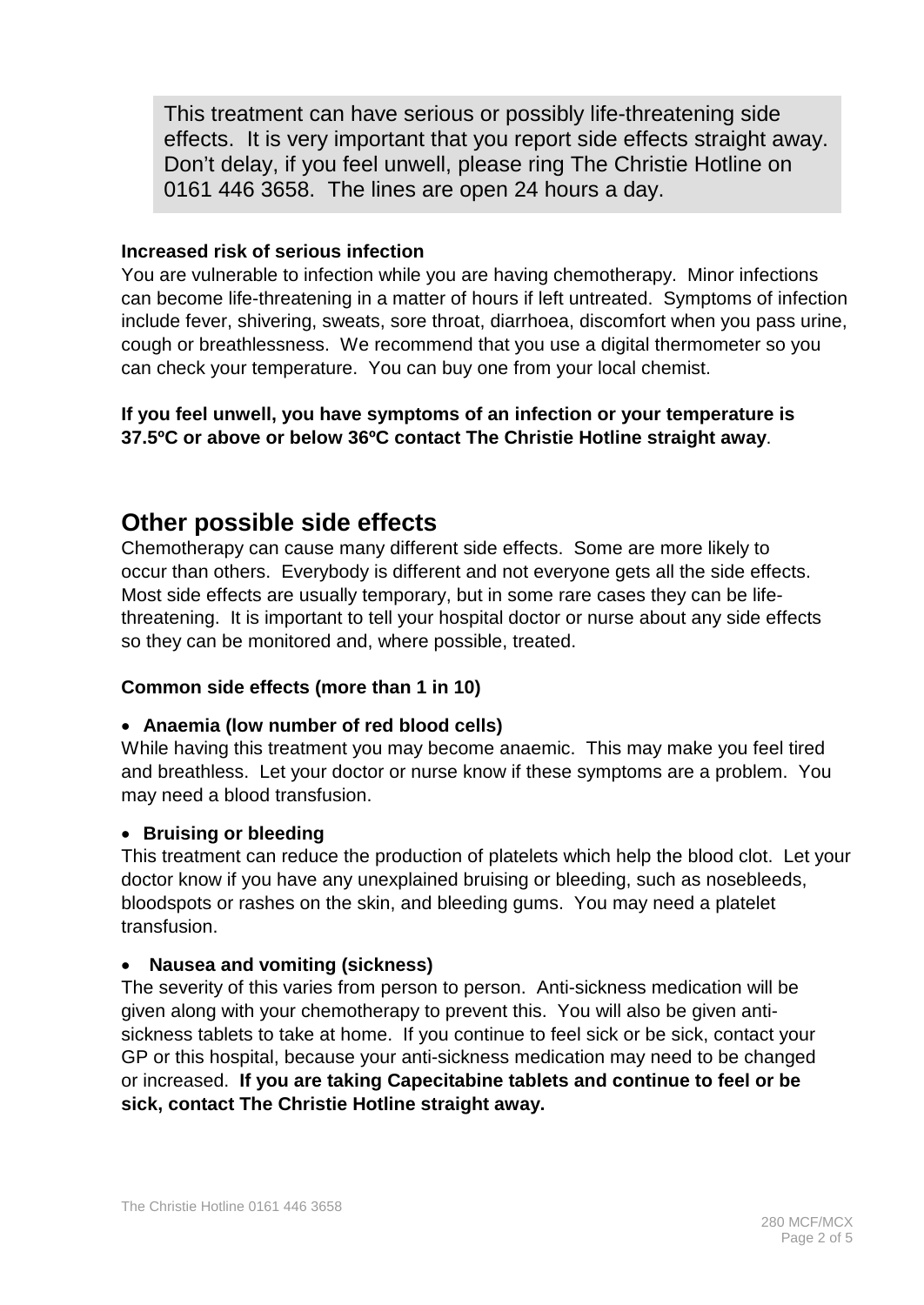#### • **Lethargy**

Some chemotherapy may make you feel tired and lacking in energy. It can be frustrating when you feel unable to cope with routine tasks. If you do feel tired, take rest and get help with household chores. If necessary, take time off work. Gentle exercise such as walking can be beneficial.

#### • **Skin and nail changes**

**PPE (palmar-plantar erythema):** The skin on your hands and feet may become very dry, red and sore with some cracking. Tell your doctor. Cream and tablets can be prescribed to help. Your chemotherapy dose may need to change. Try to keep your hands and feet cool and if possible, uncovered. **If you are taking Capecitabine tablets and your hands and feet become sore, please contact The Christie Hotline for advice.**

#### • **Increased sensitivity to the sun**

Your skin will tan or burn in the sun more easily. Sit in the shade, avoid too much sun and use high factor sunblock and wear a hat.

#### • **Hair thinning**

Some hair loss may occur during treatment although this is unlikely. It is advisable to avoid perms, colours, use of hot brushes and vigorous, frequent washing that could increase hair loss. Please remember that this is a temporary side effect and your hair will grow back when your treatment is completed. If you would like an appointment with the wig service, this can be arranged for you. Ask the staff for a copy of 'The Wig Fitting Service.'

#### **Uncommon side effects (less than 1 in 10)**

#### • **Kidney function**

Some chemotherapy such as cisplatin can affect your kidneys. It is important to monitor how your kidneys are working while you are having treatment. We do this by a blood test, but a more accurate assessment with a GFR scan can be arranged if there are concerns about your kidney function. It is important to drink plenty of fluids (at least 8 cups) the day before and for a few days after chemotherapy.

#### • **Tingling & numbness in the fingers or toes**

This is only usually mild and temporary but sometimes lasts for some time or becomes permanent. Please report these symptoms to your doctor on your next hospital visit**.**

#### • **Sore mouth**

Your mouth may become sore or dry, or you may notice small mouth ulcers during this treatment. Drinking plenty of fluids and cleaning your teeth regularly and gently with a soft toothbrush can help to reduce the risk of this happening. We can prescribe a mouthwash for you to use during treatment. You can dilute this with water if your mouth is sore. Ask your doctor or nurse for further advice. There is also general mouth care information in the chemotherapy booklet. **If you continue to have a sore mouth, please contact The Christie Hotline.**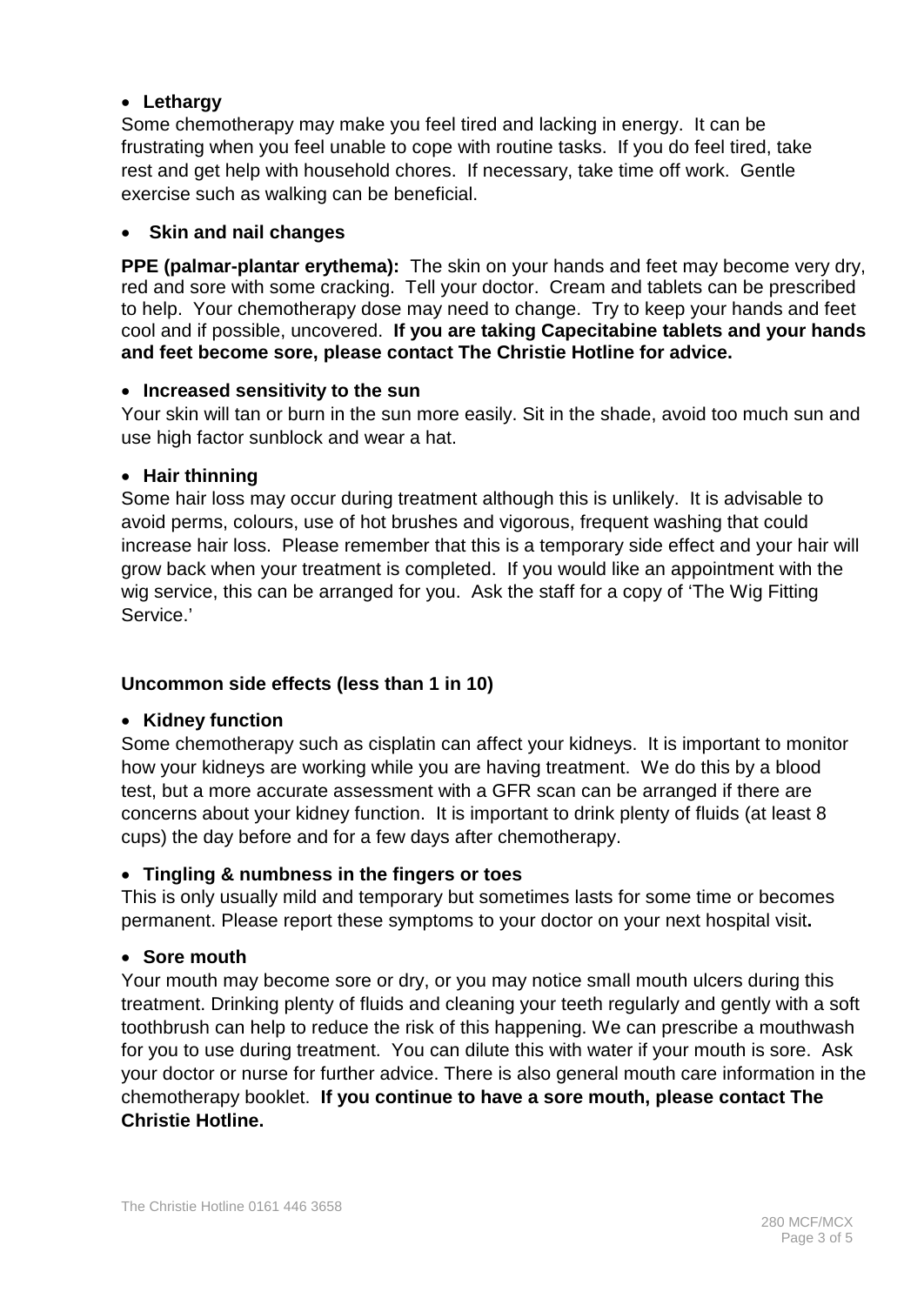#### • **Diarrhoea**

**If you are taking capecitabine tablets and you have diarrhoea (more than 4 times in a day or once at night) stop taking the tablets and contact The Christie Hotline immediately.** If you are having fluorouracil via a pump and diarrhoea becomes a problem, anti-diarrhoea tablets can be bought from a pharmacy or prescribed by your GP for a temporary period until this is resolved. If the problem persists contact this hospital. Ask the staff for a copy of 'Eating: Help Yourself' which has some useful ideas about diet when you are having treatment.

#### • **Tinnitus & high frequency hearing loss**

You may develop tinnitus (ringing in the ears), this sensation should subside when your treatment finishes. High frequency hearing loss can also occur with this chemotherapy, this may be permanent.

#### • **Hyperpigmentation**

Your skin may appear darker in colour or lightly tanned, especially around the joints. This is known as hyperpigmentation. Asian and African-Carribean people may develop noticeable light patches on their skin. The skin will return to normal when treatment is finished.

#### **Rare side effects (less than 1 in 100)**

#### • **Chest pain or stroke**

A small number of patients receiving 5-Fluorouracil (5FU) or capecitabine can experience chest pain (angina) or rarely have a heart attack. Extremely rarely this may lead to death. Other complications such as stroke or mini-stroke can happen but are exceptionally rare. If you develop any of these symptoms you should contact your hospital doctor for advice. In an emergency you should go immediately to your nearest accident and emergency department.

• **Extravasation** is when chemotherapy leaks outside the vein. If you develop redness, soreness or pain at the injection site **at any time** please let us know straightaway.

#### **Serious and potentially life threatening side effects**

In a small proportion of patients chemotherapy can result in very severe side effects which may rarely result in death. The team caring for you will discuss the risk of these side effects with you.

#### • **Herbal medicine**

Some herbal medicine including St John's Wort can affect the chemotherapy. You should let your doctor or nurse know if you are taking any herbal medication, complementary or alternative medicines, including vitamins, minerals and medicines purchased over-the-counter.

#### • **Blood clots**

During chemotherapy you are more at risk of blood clots in the legs (DVT) or lungs (PE). Occasionally these clots can be life-threatening. To help prevent clots, keep mobile and drink plenty of non-alcoholic fluids.

The Christie Hotline 0161 446 3658